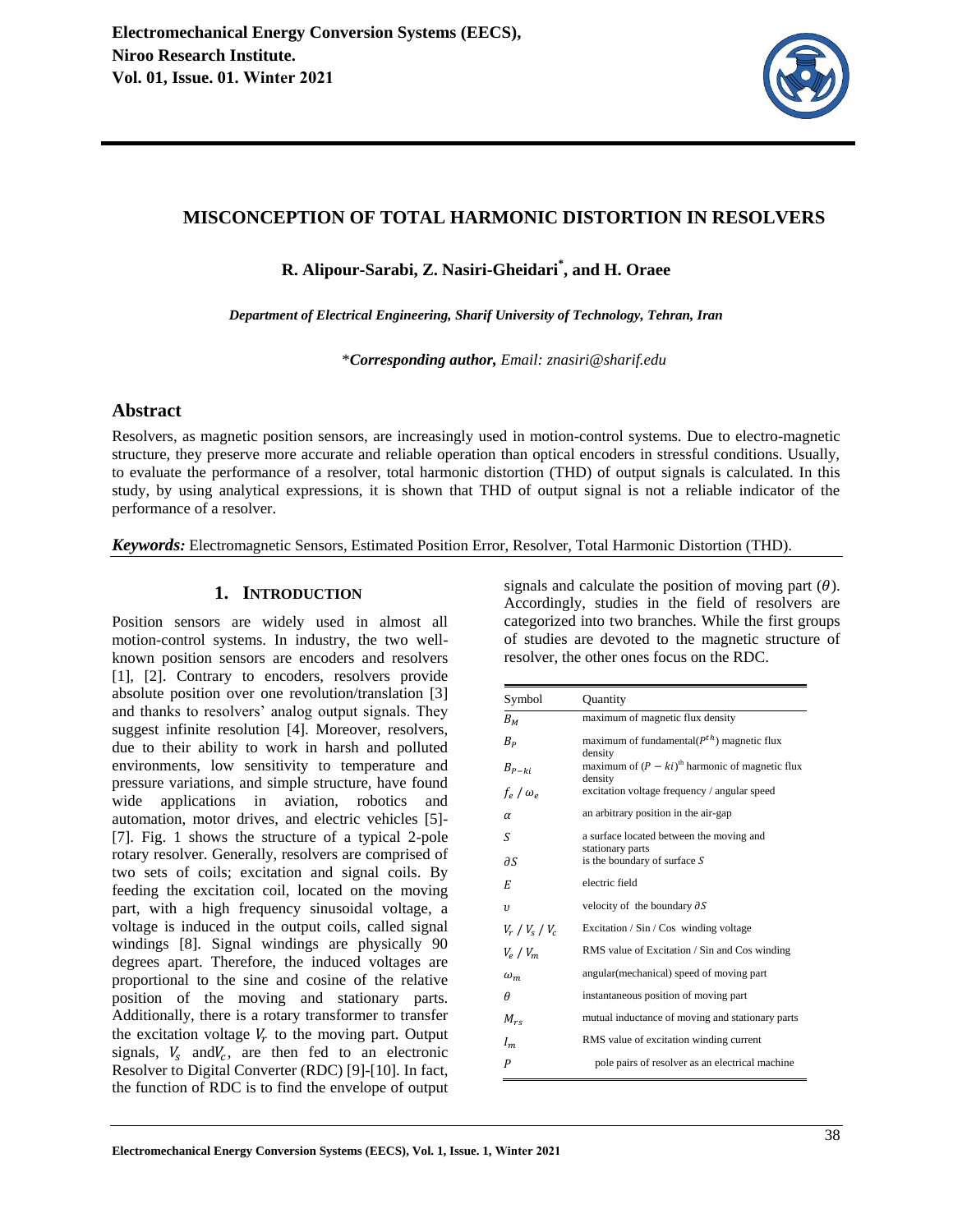The studies intend to minimize the estimated position error by modifications in the magnetic design of resolver and/or suppressing error in the electronic part by using compensators. Resolvers, due to manufacturing imperfections, slotting effects, tooth harmonics, coils' overhang leakage flux, mechanical misalignments, and winding topology, experience some voltage harmonics in the output signals [11]. Despite the fact that RDC is able to compensate some errors, machine designers are eager to reduce these errors at their origin. The most common approach for performance evaluation of a resolver is to measure the analog signals' THD [12]. Investigations have frequently used the THD and harmonic contents of output signals as a reliable index to evaluate the performance of a resolver [2]-[8], [11]-[16]. If *performance* is defined as the accuracy of estimated position, then it will be shown that the THD of analog signals is not a reliable indicator of a resolver *performance*.



**Fig.1.** BASIC STRUCTURE OF A TYPICAL 2-POLE ROTARY RESOLVER

### **2. BASIC FORMULATION**

When the rotor is excited with high frequency sinusoidal voltage, magnetic flux density in the airgap is:

$$
B(t) = B_M \cos(2\pi f_e t - \alpha)
$$
 (1)

The induced voltage in a single loop of a coil is obtained by Faraday's law, as:

$$
e(t) = \int_{\partial S} (E + v \times B). dl
$$
  
= 
$$
\int_{S} \frac{\partial B}{\partial t} dS + \oint_{\partial S} v \times B. dl
$$
 (2)

The signal windings are connected to a high impedance RDC, which leads to small currents in output windings. Thus, the output currents can be neglected in calculations. Using (2), the output signals of resolver are obtained as:

$$
V_s(t,\theta) = V_m \sin(\theta) \cos(\omega_e t) + \frac{\omega_m}{\omega_e} V_m \cos(\theta) \sin(\omega_e t)
$$
 (3)

$$
V_c(t,\theta) = V_m \cos(\theta) \cos(\omega_e t)
$$
  
- 
$$
\frac{\omega_m}{\omega_e} V_m \sin(\theta) \sin(\omega_e t)
$$
 (4)

$$
V_m = \omega_e M_{rs} I_m \tag{5}
$$

The first terms on the right-hand side of (3) and (4) correspond to the transformer EMF and the second to the motional EMF. Given that the excitation frequency is 5 to 50 times of the angular speed, the motional EMF can be neglected. On the other hand, due to the slotting effect and non-ideal winding distribution, the air-gap's magnetic flux density and, consequently, the mutual inductance between excitation and signal windings is rich in harmonics. In a resolver with 2P poles,  $h = P$  corresponds to the order of fundamental component of output voltage. In this essence,  $(3)$ ,  $(4)$  and  $(5)$  can be rewritten as:

$$
V_s = V_s(t, \theta) = \sum_{h=1}^{\infty} V_h \sin\left(\frac{h}{P}\theta\right)
$$

$$
+ \varphi_h \right) \cos(\omega_e t)
$$
(6)

$$
V_c = V_s(t, \theta + \frac{\pi}{2}) = \sum_{h=1}^{\infty} V_h \sin\left(\frac{h}{P}\theta + \varphi_h\right)
$$
  
+ 
$$
\frac{h\pi}{2P} \cos(\omega_e t)
$$
 (7)

$$
V_h = \omega_e M_{rs,h} I_m \tag{8}
$$

Where  $h$  is a representation for harmonic order. Since the phase of harmonics are calculated with reference to the fundamental one, without losing the generality,  $\varphi$ <sub>p</sub> is assumed to be zero. In this study harmonics refers to all its types including sub-harmonics and inter-harmonics.

#### **3. PROBLEM DEFINITION**

As discussed in the earlier section, one way to evaluate the estimated position accuracy is to measure the output signals' THD, as:

$$
THD = \frac{\sqrt{V_{rms}^2 - V_P^2}}{V_P}
$$
  
= 
$$
\frac{\sqrt{\sum_{h=1}^{\infty} V_h^2 - V_P^2}}{V_P}
$$
 (9)

The estimated position is calculated using (10):

$$
\theta_{est.} = \tan^{-1}\left(\frac{V_s}{V_c}\right) \tag{10}
$$

Fig. (2) shows the output voltage waveform and the estimated position profile when  $11<sup>th</sup>$  harmonic exist in the output voltages. As seen from Fig. (2), presence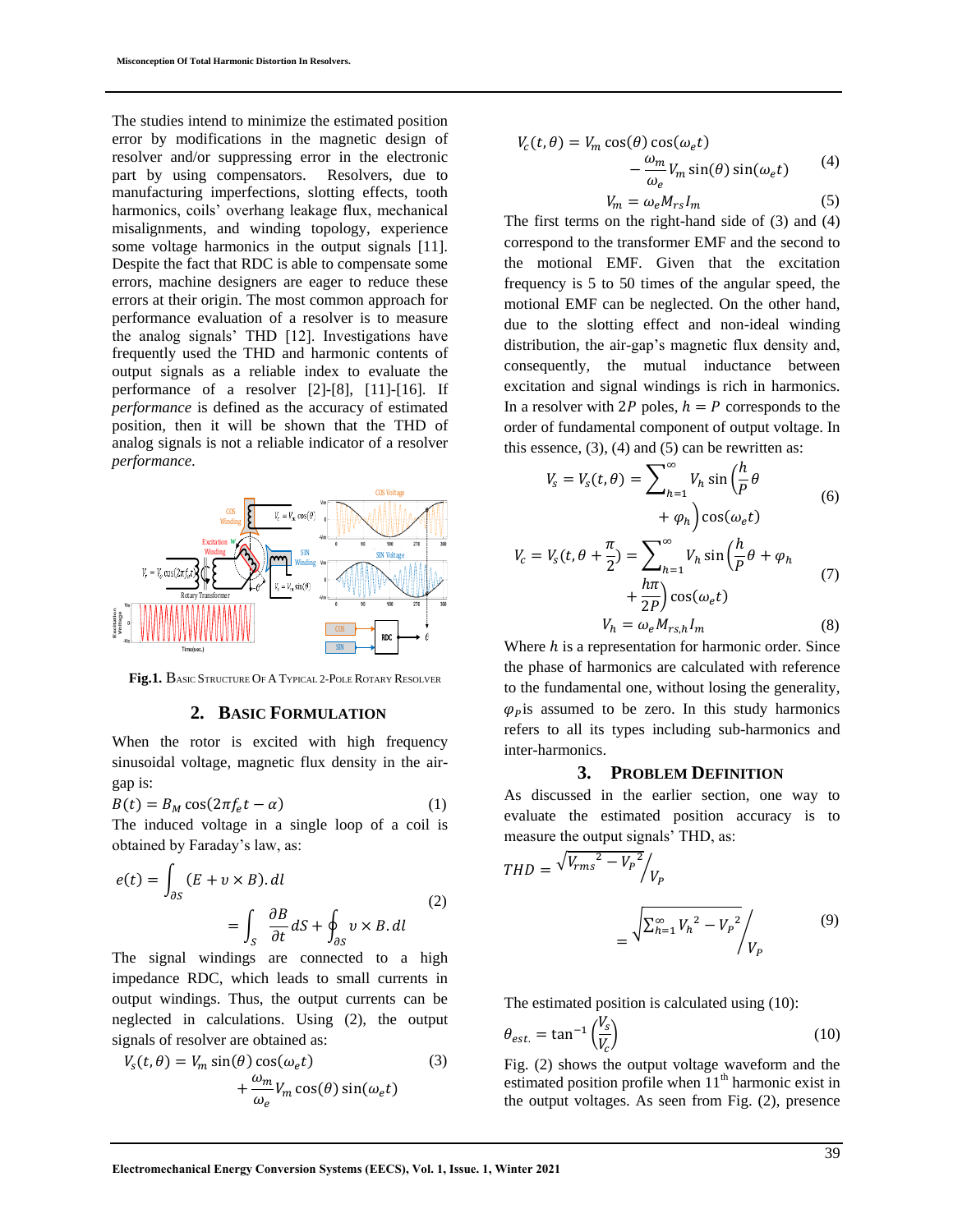of unwanted harmonics leads to a deviation in the estimated position profile. Nevertheless, presence of harmonics is not the only factor that affects the *performance* of a resolver.



**Fig. 2.** WAVEFORMS OF SINE AND COSINE SIGNALS AND ESTIMATED POSITION IN PRESENCE OF HARMONICS IN OUTPUT SIGNALS.

Logical connection among voltage harmonics plays a major role in determining the estimated position error which is not included in THD. In this regard, (6) and (7) can be rewritten as:

 $\overline{r}$ 

$$
V_{S} = \cos(\omega_{e}t) \left\{ V_{P} \sin(\theta + \varphi_{P}) + \sum_{h=1}^{P-1} \left[ \frac{V_{h} + V_{2P-h}}{2} \left( \sin\left(\frac{h}{P}\theta + \varphi_{h}\right) + \sin\left(\frac{2P-h}{P}\theta + \varphi_{2P-h}\right) \right) + \frac{V_{h} - V_{2P-h}}{2} \left( \sin\left(\frac{h}{P}\theta + \varphi_{h}\right) - \right. \right\}
$$
\n
$$
\sin\left(\frac{2P-h}{P}\theta + \varphi_{2P-h}\right) \right) \left\{ + \sum_{h=2P} V_{h} \sin\left(\frac{h}{P}\theta + \varphi_{2P-h}\right) \right\}
$$
\n
$$
V_{C} = \cos(\omega_{e}t) \left\{ V_{P} \sin\left(\theta + \varphi_{P} + \frac{\pi}{2}\right) + \sum_{h=1}^{P-1} \left[ \frac{V_{h} + V_{2P-h}}{2} \left( \sin\left(\frac{h}{P}\theta + \varphi_{h} + \frac{h\pi}{2P}\right) + \right. \right. \right\}
$$
\n
$$
\sin\left(\frac{2P-h}{P}\theta + \varphi_{2P-h} + \frac{(2P-h)\pi}{2P}\right) \right) + \frac{V_{h} - V_{2P-h}}{2} \left( \sin\left(\frac{h}{P}\theta + \varphi_{h} + \frac{h\pi}{2P}\right) - \sin\left(\frac{2P-h}{P}\theta + \varphi_{2P-h} + \frac{(2P-h)\pi}{2P}\right) \right) \left\{ + \sum_{h=2P} V_{h} \sin\left(\frac{h}{P}\theta + \varphi_{h} + \frac{h\pi}{2P}\right) \right\}
$$
\n(12)

By rearranging:

$$
V_{s} = \cos(\omega_{e}t) \left\{ V_{P} \sin(\theta + \varphi_{P}) + \sum_{h=1}^{P-1} \left[ (V_{h} + V_{2P-h}) \sin\left(\theta + \frac{\varphi_{h} + \varphi_{2P-h}}{2}\right) \cos\left(\frac{P-h}{P}\theta - \frac{\varphi_{h} - \varphi_{2P-h}}{2}\right) - \right\}
$$
\n
$$
(13)
$$
\n
$$
(V_{h} - V_{2P-h}) \cos\left(\theta + \frac{\varphi_{h} + \varphi_{2P-h}}{2}\right) \sin\left(\frac{P-h}{P}\theta - \frac{\varphi_{h} - \varphi_{2P-h}}{2}\right) \left\{ + \sum_{h=2P} V_{h} \sin\left(\frac{h}{P}\theta + \varphi_{h}\right) \right\}
$$
\n
$$
V_{c} = \cos(\omega_{e}t) \left\{ V_{P} \cos(\theta) + \sum_{h=1}^{P-1} \left[ (V_{h} + V_{2P-h}) \cos\left(\theta + \frac{\varphi_{h} + \varphi_{2P-h}}{2}\right) \cos\left(\frac{P-h}{P}\theta - \frac{\varphi_{h} - \varphi_{2P-h}}{2}\right) + \left(V_{h} - V_{2P-h}\right) \sin\left(\theta + \frac{\varphi_{h} + \varphi_{2P-h}}{2}\right) \sin\left(\frac{P-h}{P}\theta - \frac{\varphi_{h} - \varphi_{2P-h}}{2} + \frac{(P-h)\pi}{2P}\right) \right] + \sum_{h=2P} V_{h} \sin\left(\frac{h}{P}\theta + \varphi_{h} + \frac{h\pi}{2P}\right)
$$

To study the suitability of THD as an indicator of estimated position error, two assumptions are taken into account:

 *First:* It is well-known that the high order harmonics are smaller in magnitude in comparison with low order ones. To make the calculations straightforward, harmonics with  $f \geq 2f_p$  are neglected. This assumption does not affect the generality of the problem. Therefore,  $(9)$  is reduced to  $(15)$ :

$$
THD = \frac{\sqrt{\sum_{h=1}^{2P-1} V_h^2 - V_P^2}}{V_P}
$$
\n(15)

• *Second:* Remaining harmonics have a symmetry around the fundamental one. In other words,  $(h)$ <sup>th</sup> and  $(2P - h)$ <sup>th</sup> components have the following characteristics:

$$
V_h = V_{2P-h} \tag{16}
$$

$$
(\varphi_h + \varphi_{2P-h})/2 = \varphi_P \tag{17}
$$

herefore: 
$$
THD = \frac{\sqrt{2 \sum_{h=1}^{P-1} V_h^2}}{V_P}
$$
 (18)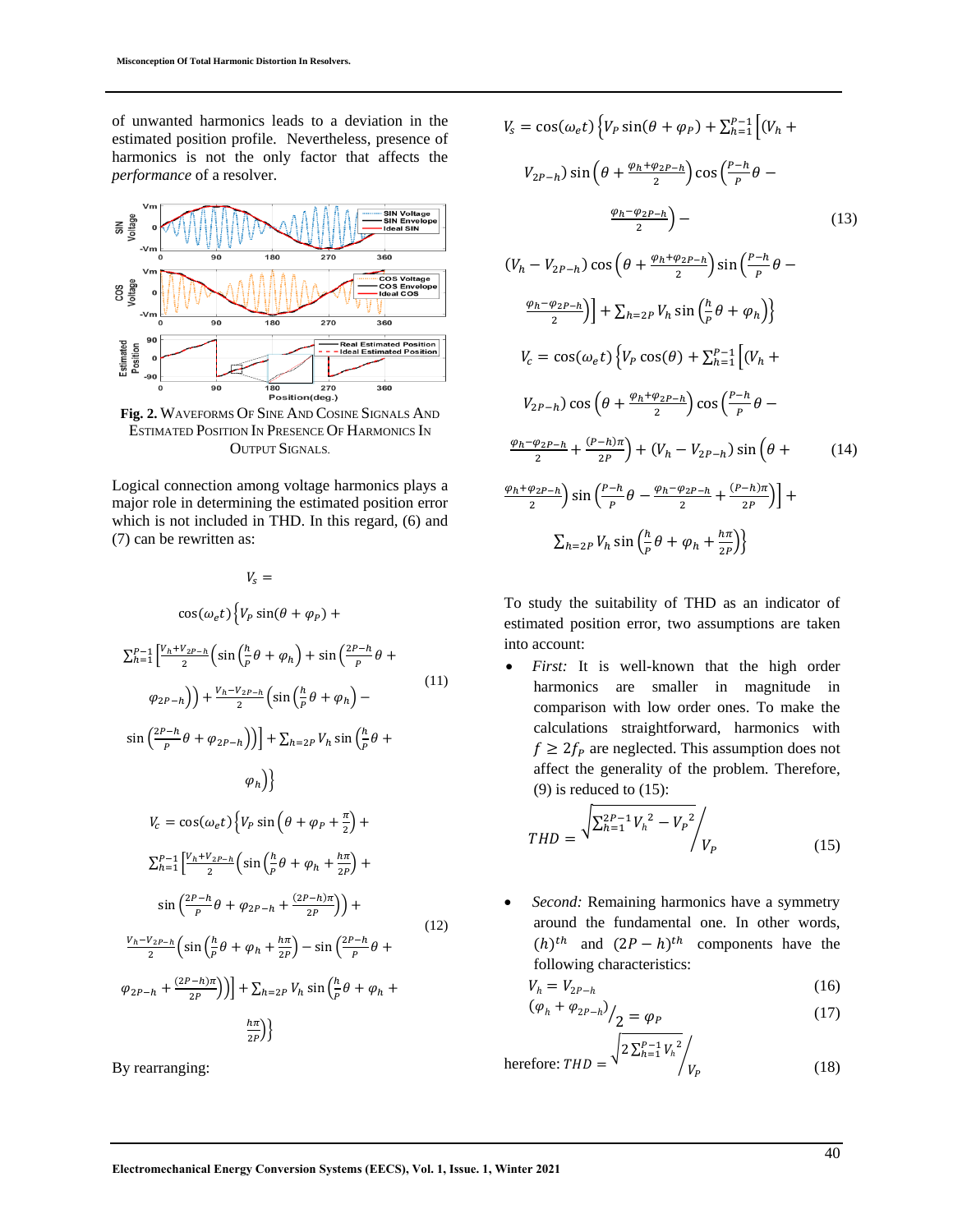In the cases where  $V_h \neq 0$ , (18) is non-zero. The more harmonics are in the output voltages, the higher estimated position error will be. Nevertheless, using (10), (13), (14), and the above mentioned assumptions, the estimated position is calculated as:

*Estimated position error* =  $\theta_{est.}$  –  $\theta$ 

$$
= \tan^{-1} \left( \frac{1 + \sum_{h=1}^{P-1} \left[ \frac{2V_h}{V_P} \right] \cos\left( \frac{P-h}{P} \theta - \varphi_h \right]}{1 + \sum_{h=1}^{P-1} \left[ \frac{2V_h}{V_P} \right] \cos\left( \frac{P-h}{P} \theta - \varphi_h + \frac{(P-h)\pi}{2P} \right]} \right) \times \frac{\sin(\theta)}{\cos(\theta)} - \theta \tag{19}
$$

Eq. (19) shows that if the *second* assumption is met, the estimated position error will be too low. In fact, the first term in parenthesis is close to unity which leads to minor errors. In other words, for a signal whose harmonics have a symmetry around the fundamental harmonic, the presence of those harmonics has less effect on the estimated position error. While, for the other signal whose harmonics have no symmetry around the fundamental, even with the same value of THD, higher estimated position error is expected. This is contrary to the customary use of THD as an index of resolver accuracy.

This conclusion can be explained by rotating magnetic field in the air-gap, too. Fig. (3)-a shows the rotating magnetic field of the fundamental harmonic as well as  $(P \pm k_1)^{th}$  and  $(P \pm k_2)^{th}$  ones for a typical 2P-pole resolver in the rotating  $d - q$ frame, where  $k_1$  and  $k_2$  are arbitrary positive integers. If the angular speed of fundamental component  $(h = P)$  is taken to be w, then the mentioned harmonics will rotate at a speed of  $\frac{(P \pm k_1)}{P}$  w and  $(P \pm k_2)$ P respectively. Accordingly, if the fundamental harmonic is taken as the reference field, then harmonics with  $h > P$  and harmonics with  $h < P$  rotate in the positive and negative directions with respect to the reference field, respectively. Fig. (3)-b shows phasor diagram of magnetic field in the air-gap when the fundamental harmonic of magnetic field is assumed to be the reference vector. As seen from Fig. (3)-b, in the stationary  $\alpha - \beta$  frame, each harmonic has in-phase  $(B_{\alpha})$  and quadrature  $(B_{\beta})$ components. If the *second* assumption is taken into account, the quadrature component of symmetrical

harmonics  $(h = P \pm k_i)$ , will cancel each other. Fig. (3)-c, the resultant magnetic flux density in the in the stationary  $\alpha - \beta$  frame. Symmetry of harmonics lead to the conclusion that the resultant magnetic field density has only in-phase component. Therefore, the induced voltages in the stator that are resulted from total magnetic flux density, contains symmetrical components and, consequently, more accurate estimated position is obtained. Fig. 4 shows normalized output voltages, their harmonic contents and estimated position error for three different cases resulted from a typical 10-pole resolver. Circular curves of output voltages are presented in Fig. 4-a. Presence of various harmonics in the output voltages, beside the fundamental one, lead to deviation from the ideal curve. Ideal curve is obtained if only the  $5<sup>th</sup>$ harmonic exist. The harmonic content of output voltages is shown in Fig. 4-b. As seen from Fig. 4-b, in Case I the *second* assumption is met such that the symmetrical harmonics with respect the fundamental one contain equal magnitude and equal phases but with a different signs. However, in Case II and Case III the second assumption is violated. All these cases presents 14.76% as the THD of output voltages. However, the estimated position error in Case I is minimum among those shown in Fig. 4-c. The average estimated position error and maximum estimated position error in Case I are 0.028 and 0.093, in Case II 0.104 and 3.130, and in Case III 0.100 and 3.140, all in degrees, respectively.

Beside the above mentioned deficiency of THD as an ideal indicator of estimated position error, it has some further limitations. As seen from (9), THD is not sensitive to the order and the phase of harmonics; however, (10) shows that both those parameters affect the estimated position error. Moreover, quadrature error that is prevalent in resolvers, is not included in THD. In fact, the quadrature error exists when the two output signals are not perpendicular:

$$
V_s(t,\theta) = \sum V_{m,(h)} \sin(\theta_h) \cos(\omega_e t)
$$
 (20)

$$
V_c(t,\theta) = \sum V_{m,(h)} \cos(\theta_h + \beta) \cos(\omega_e t) \qquad (21)
$$

where  $\beta$  is the amount of imperfection. While the quadrature error results in an increase in the estimated position error, the THD of output signal does not reflect the presence of this imperfection.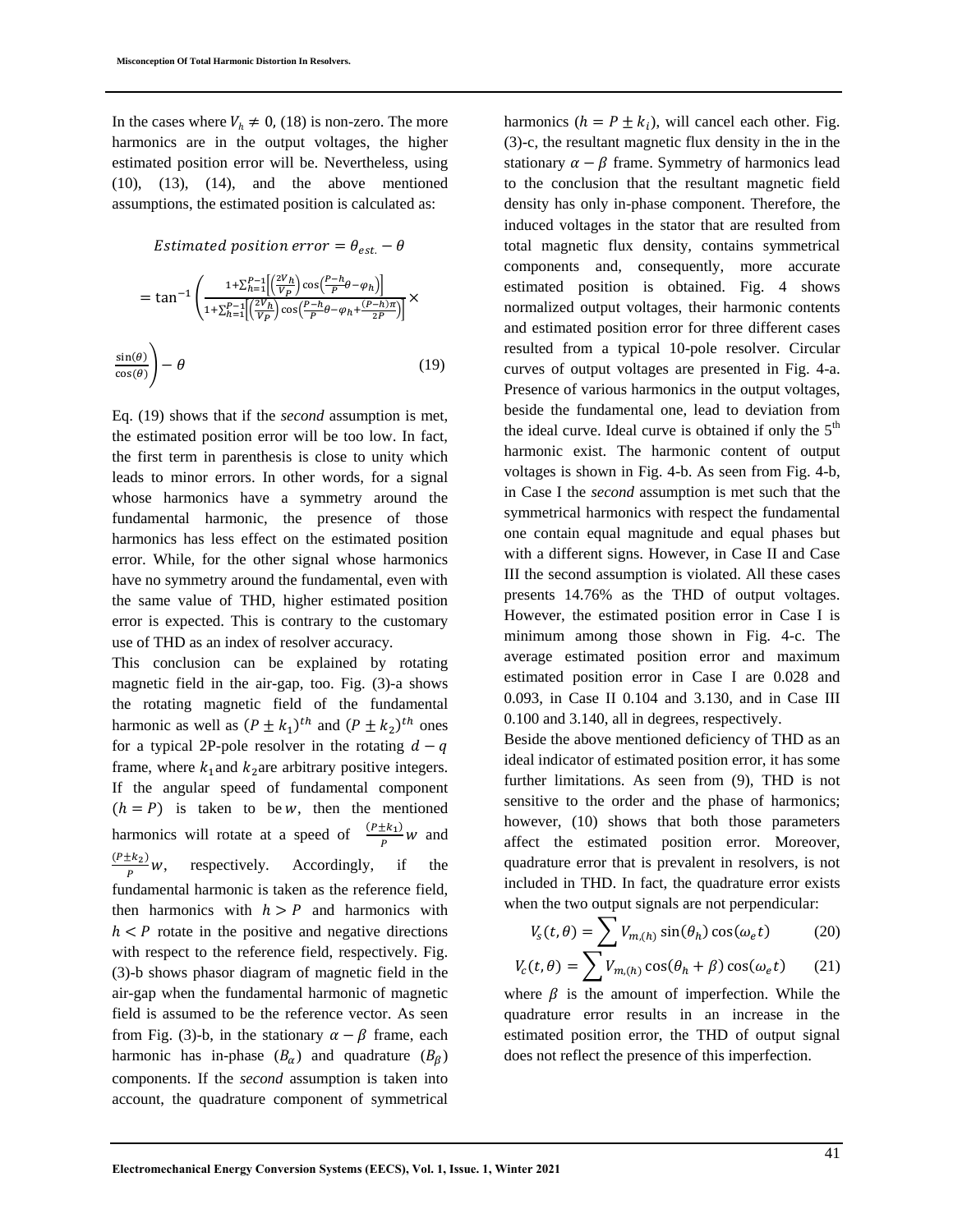

**Fig. 3.** (a): PHASOR DIAGRAM OF MAGNETIC FLUX DENSITY IN THE AIR-GAP, IN THE ROTATING D-Q FRAME, (b): PHASOR DIAGRAM OF MAGNETIC FLUX DENSITY IN THE AIR-GAP, IN THE STATIONARY α-β FRAME, (c): RESULTANT MAGNETIC FLUX DENSITY.



**Fig. 4.** WAVEFORMS OF SIN AND COS SIGNALS, THEIR HARMONIC CONTENTS AND ESTIMATED POSITION FOR CASE I, II AND III. (a): CIRCULAR CURVE, (b): HARMONIC CONTENTS OF OUTPUT SIGNAL, SAME THDs, DIFFERENT MAGNITUDE AND PHASE, AND (c): ESTIMATED POSITION **ERROR** 

### **4. CONCLUSION**

In this study, the weaknesses of total harmonic distortion, as an index of measuring the accuracy of a resolver, were introduced. Analytical expressions were provided to justify the claim. To sum up:

The THD of resolver's output signals is a good indicator for the quality of estimated position, but it is not a reliable index. This is due to the fact that THD is not sensitive to the order of harmonics. Therefore, harmonics with different orders but with the same magnitude have identical effects on the THD. However, the estimated position error is a function of harmonics order. Besides, THD is not affected by the phase of harmonics and quadrature error. It is shown that when the disturbing harmonics are symmetrical over the fundamental one, the estimated position error is independent of harmonics magnitude and THD. Therefore, to improve resolver's performance, a winding arrangement and machine structure should be proposed in such a way that the output signal's THD become minimum and its harmonic contents have a symmetrical distribution over the fundamental one.

## **5. REFERENCES**

- [1] George Ellis,. 2012. "Control System Design Guide: Using Your Computer to Understand and Diagnose Feedback Controllers, Butterworth-Heinemann", p: 287, ISBN 978-0-12-385920-4.
- [2] X. Ge, Z. Q. Zhu, R. Ren and J. T. Chen,. 2015."A Novel Variable Reluctance Resolver with Nonoverlapping Tooth–Coil Windings," *IEEE Trans. Energy Convers.*, vol. 30(2), P: 784-794.
- [3] L. Sun,. 2008 "Analysis and Improvement on the Structure of Variable Reluctance Resolvers," *IEEE Trans. Magn.*, vol. 44(8), P: 2002-2008.
- [4] A. Verma, B. Rodriguez,. 2016. "Electrical design considerations for industrial resolver sensing applications", Available: [http://www.ti.com/lit/wp/slyy100/slyy100.p](http://www.ti.com/lit/wp/slyy100/slyy100.pdf) [df](http://www.ti.com/lit/wp/slyy100/slyy100.pdf)
- [5] X. Ge, Z. Q. Zhu, R. Ren and J. T. Chen,.2016. "A Novel Variable Reluctance Resolver for HEV/EV Applications," *IEEE Trans. Ind. Appl.*, vol. 52(4), P: 2872-2880.
- [6] X. Ge, Z. Q. Zhu, R. Ren and J. T. Chen, 2015."Analysis of Windings in Variable